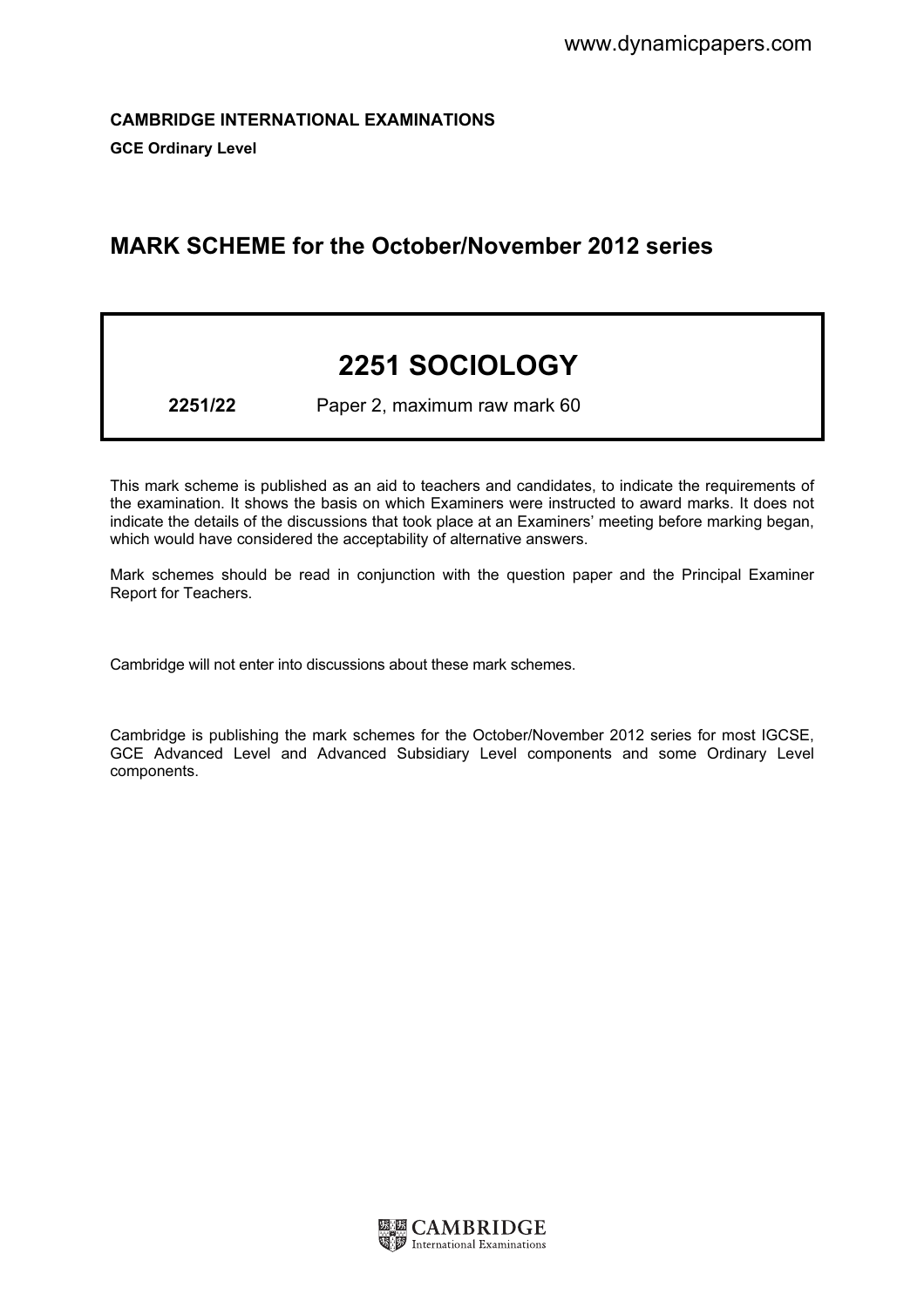| www.dynamicpapers.com |
|-----------------------|
|                       |
|                       |

| Page 2 | <b>Mark Scheme</b>                  | Syllabus | Paper |
|--------|-------------------------------------|----------|-------|
|        | GCE O LEVEL - October/November 2012 | 2251     | ົ     |

#### Section A: Family

#### 1 In modern industrial societies there are many households where two people cohabit without being married.

#### (a) What is meant by the term cohabit? (a) what is meant by the term cohabit?

 Adults, whose partnership is not legitimised by marriage/legal contract of civil partnership, living together.

 A clear definition along these lines = 2 marks. e.g. To co-habit means to live with your partner without being married (or in a civil partnership).

 Incomplete definition showing some understanding = 1 mark. e.g. Two people living in the same household without being married.

#### (b) Describe two types of household unit that are not based on cohabitation.  $[4]$

 Examples include, single person households, students living together, children's homes, homes for the elderly, families, including nuclear, headed by married couples, reconstituted, extended families etc. Can also accept civil partnerships. Nuclear families must include 'married' for two marks – otherwise = 1 mark. Empty shell marriages with explanation. Do not accept 'modified extended family'.

 One mark for identification and one mark for explanation of each type. (Maximum of two examples)

If more than two types credit the two correct examples.  $(2 \times 2)$ 

### (c) Explain some of the reasons for the increase in cohabitation outside marriage in modern industrial societies. [6]

 Reasons include, for example; the high cost of weddings, secularisation, the high divorce rate and changing attitudes to sex and childbirth outside of marriage, absence of stigma, high expectation of marriage, contraception, pre-empts marriage etc.

 Level 1 (0–3) A few basic observations, possibly relying on assertion and with some over-generalisation.

Level 2 (4–6)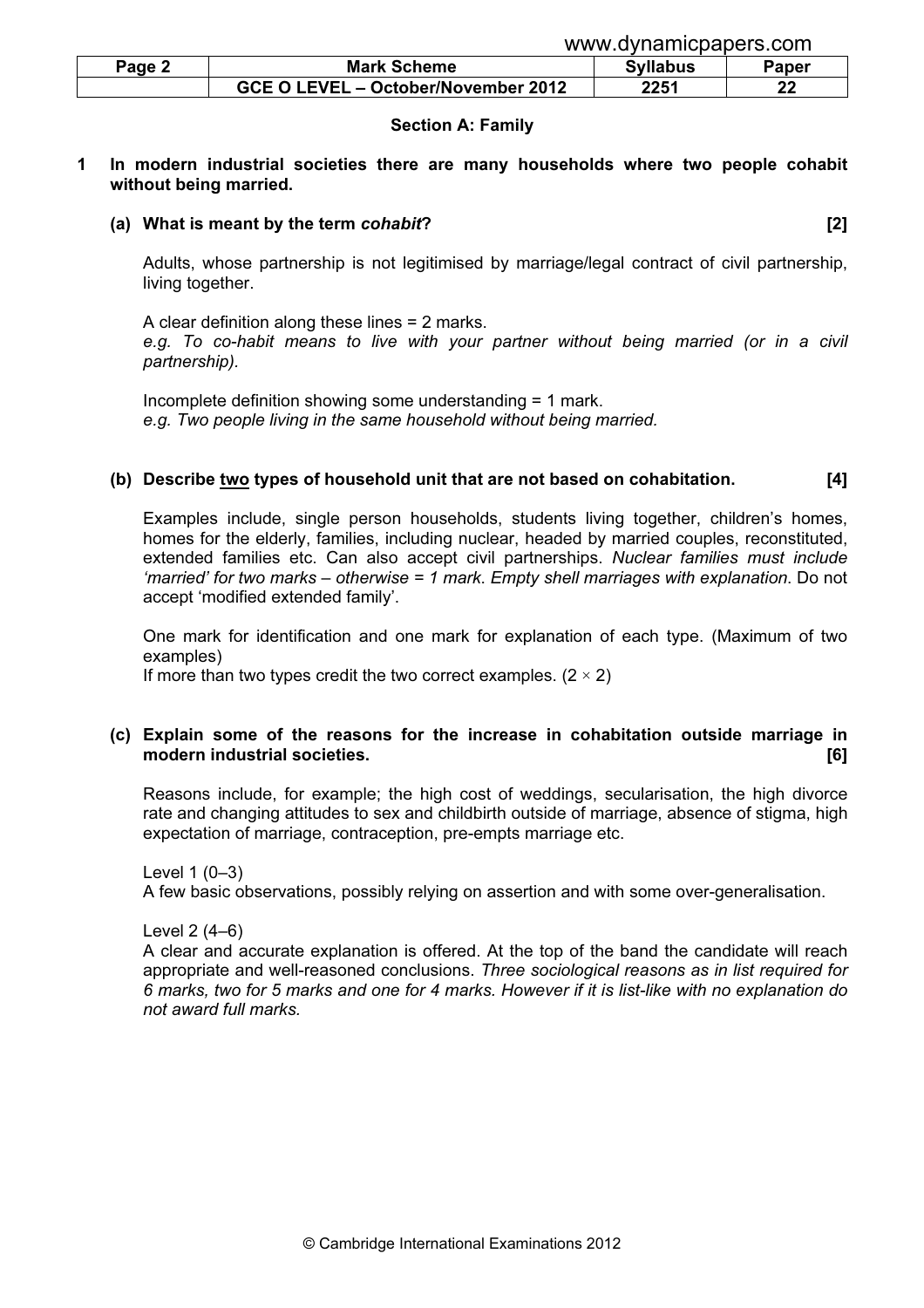|        |                                     | www.uvilalilluuduutis.uulil |       |
|--------|-------------------------------------|-----------------------------|-------|
| Page 3 | <b>Mark Scheme</b>                  | <b>Syllabus</b>             | Paper |
|        | GCE O LEVEL - October/November 2012 | 2251                        | ົ     |

# (d) Assess the view that the increase in cohabitation outside marriage is a threat to family and society. [8]

 The impact on children, fragility of the relationship, lone parent families can be economically and emotionally deprived, reconstituted families.

www.dynamicpapers.com

 Alternatively is prelude to marriage and co-habiting families can fulfil the same functions as married families. Both parents register the birth and live at the same address. Some married families do not perform expected functions of family.

Level 1 (0–3)

Answers at this level may be based on assertion and personal opinion.

Level 2 (4–6)

 Some basic sociological points may be made at this level. Answers may be narrow or one sided. Three sociological reasons as in list required for 6 marks, two for 5 marks and one for 4 marks. However if it is list-like with no explanation do not award full marks.

Level 3 (7–8)

 Several relevant sociological points will be made, with direct linkage to the question. To reach this level candidates must address both sides of the debate. If response does not answer premise of question but has good evaluation cannot go into this level = 6 marks. If insufficient evaluation with good response to premise = 6 marks.

### 2 Relationships between parents and children have changed over the years. In modern industrial societies families have become more child-centred.

#### (a) What is meant by the term *child-centred*? [2] [2]

 Family activities and outings are centred on the interests of the children. Focus on needs, wants, and views of children.

 A clear definition along these lines = 2 marks. e.g. The family spends more time with the child, considers them in making decisions and supports them both emotionally and financially.

 Incomplete definition showing some understanding = 1 mark. e.g. Child centred means paying attention to the child.

# (b) Describe two ways in which the roles of children have changed in recent years. [4]

 Economically – children no longer expected to work and contribute to the family income. Most children stay in education or training after 16.

Children now have legal rights.

 Children more involved in family decisions and family life more focused on their wishes. Do not accept looking after elderly parents or acting as carers for parents with disabilities. Two main problems in this question  $-$  recent years and what is meant by children. **Children = in childhood.** Do not award marks for what happened 100 years ago.

 One mark for identification and one mark for explanation of each way. (Maximum of two examples)

If more than two ways credit the two correct examples.  $(2 \times 2)$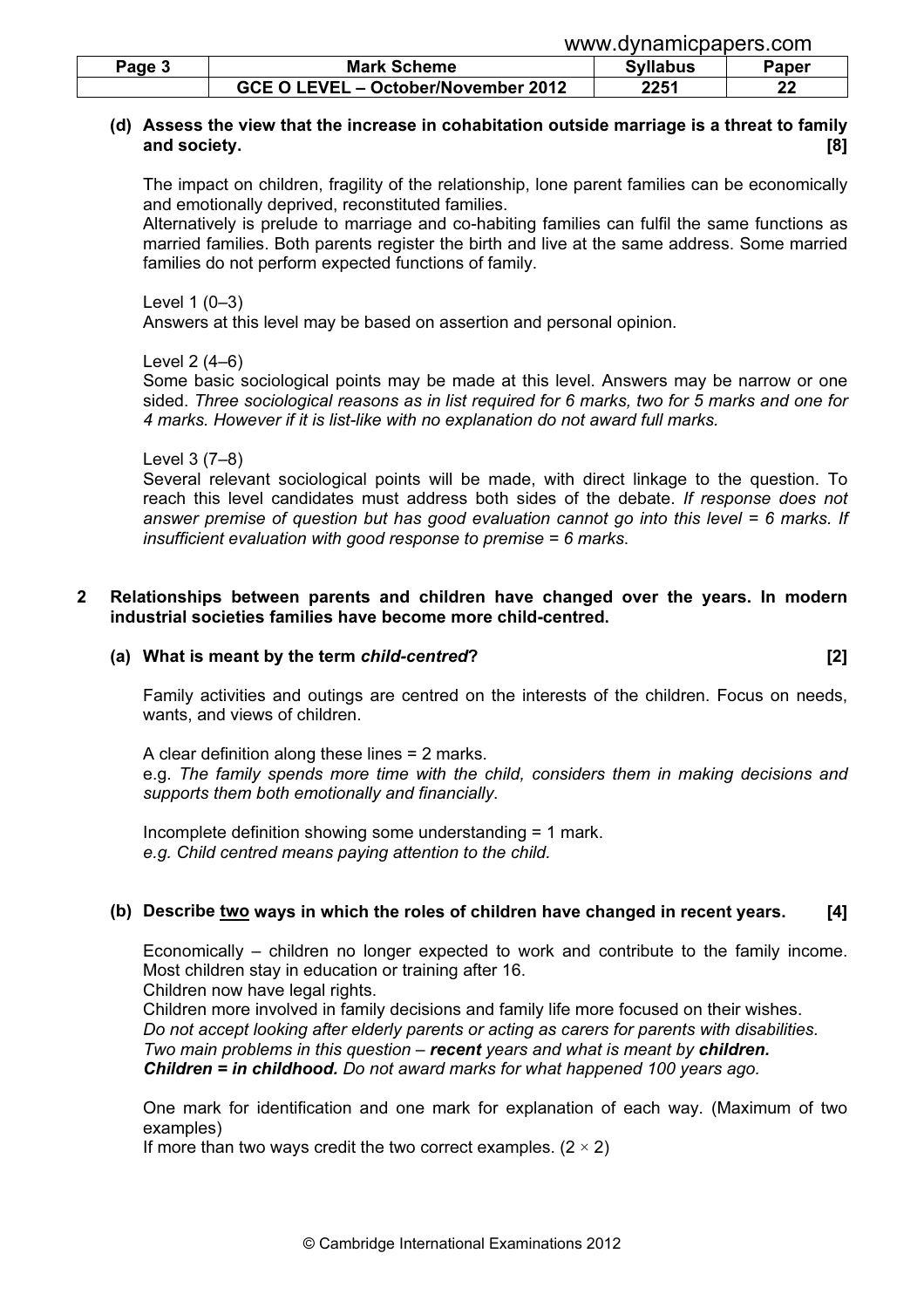www.dynamicpapers.com

| Page 4 | <b>Mark Scheme</b>                  | <b>Syllabus</b> | Paper    |
|--------|-------------------------------------|-----------------|----------|
|        | GCE O LEVEL - October/November 2012 | 2251            | nn.<br>" |

# (c) Explain why families have become more child-centred in modern industrial societies.

[6]

 Reasons include, for example; smaller families mean more care and attention can be devoted to each child.

Parents work shorter hours therefore have more time to spend with children.

Increasing affluence means more money can be spent on children.

The introduction of welfare benefits for families with children.

Increasing interest in the study of childhood.

Parents concerned about the safety of their children.

 Heightened awareness, human rights, laws protecting children, decline in reliance on wider kin and neighbours, status connected to child.

#### Level 1 (0–3)

A few basic observations, possibly relying on assertion and with some over-generalisation.

Level 2 (4–6)

 A clear and accurate explanation is offered. At the top of the band the candidate will reach appropriate and well-reasoned conclusions. Three sociological reasons as in list required for 6 marks, two for 5 marks and one for 4 marks. However if it is list-like with no explanation do not award full marks.

### (d) Assess the view that children are now an economic cost to their parents rather than an economic benefit. **[8] and the set of the set of the set of the set of the set of the set of the set of the set of the set of the set of the set of the set of the set of the set of the set of the set of the set of the**

 Traditional v modern childhood may be discussed here, including, for example; the costs of bringing up children in modern industrial societies both financially and emotionally v the economic and emotional support provided by children in traditional societies.

Children's rights and laws protecting them from having to work.

 People choosing to have fewer, or no children, is evidence of increasing costs of raising children.

 Changing social attitudes and career opportunities mean people putting off having children until a later date.

Children are staying in education longer.

Level 1 (0–3)

Answers at this level may be based on assertion and personal opinion.

Level 2 (4–6)

 Some basic sociological points may be made at this level. Answers may be narrow or one sided. Three sociological reasons as in list required for 6 marks, two for 5 marks and one for 4 marks. However if it is list-like with no explanation do not award full marks.

Level 3 (7–8)

 Several relevant sociological points will be made, with direct linkage to the question. To reach this level candidates must address both sides of the debate. If response does not answer premise of question but has good evaluation cannot go into this level = 6 marks. If insufficient evaluation with good response to premise = 6 marks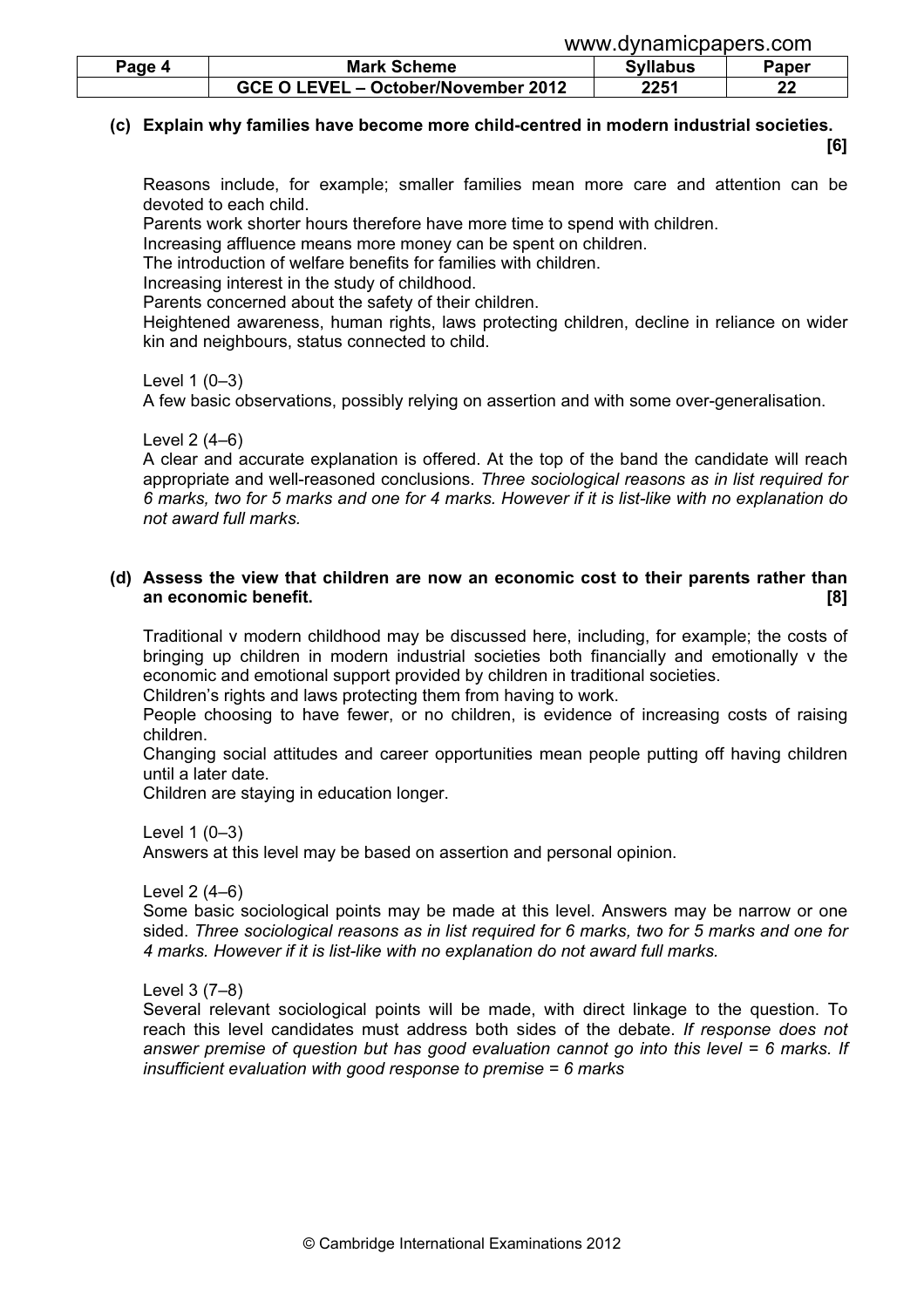| Page 5 | <b>Mark Scheme</b>                  |      | Paper |
|--------|-------------------------------------|------|-------|
|        | GCE O LEVEL - October/November 2012 | 2251 | ົ     |

#### Section B: Education

3 In many modern industrial societies pupils are allowed to finish their education at the age of 16. However, an increasing number choose to remain in post-compulsory education.

#### (a) What is meant by the term post-compulsory education? [2]

Education after the age of 16 which is undertaken by choice.

 A clear definition along these lines = 2 marks. e.g. Education after the school leaving age set by the government.

 Incomplete definition showing some understanding = 1 mark. e.g. Education which is optional. Candidates can still get 2 marks if use 'compulsory' in the definition, provided there is sufficient explanation to show that they have understood what it means.

### (b) Describe two types of post-compulsory education. [4] (14]

Further education, A Levels, university, evening or adult education. In service training/work

related training.

 One mark for identification and one mark for explanation of each type. (Maximum of two examples)

If more than two types credit the two correct examples.  $(2 \times 2)$ 

# (c) Explain why more pupils are choosing to remain in education after the age of 16.  $\,$  [6]

 Fewer job opportunities, lack of welfare benefits for 16 year olds, increasing number of graduates means greater competition for all.

 Changing social attitudes to education (lifelong education). Changing parental attitudes to education; children no longer expected to work and contribute to the family income. Likely to be marginalised if not in education after the age of 16, e.g. NEETs.

Level 1 (0–3)

A few basic observations, possibly relying on assertion and with some over-generalisation.

Level 2 (4–6)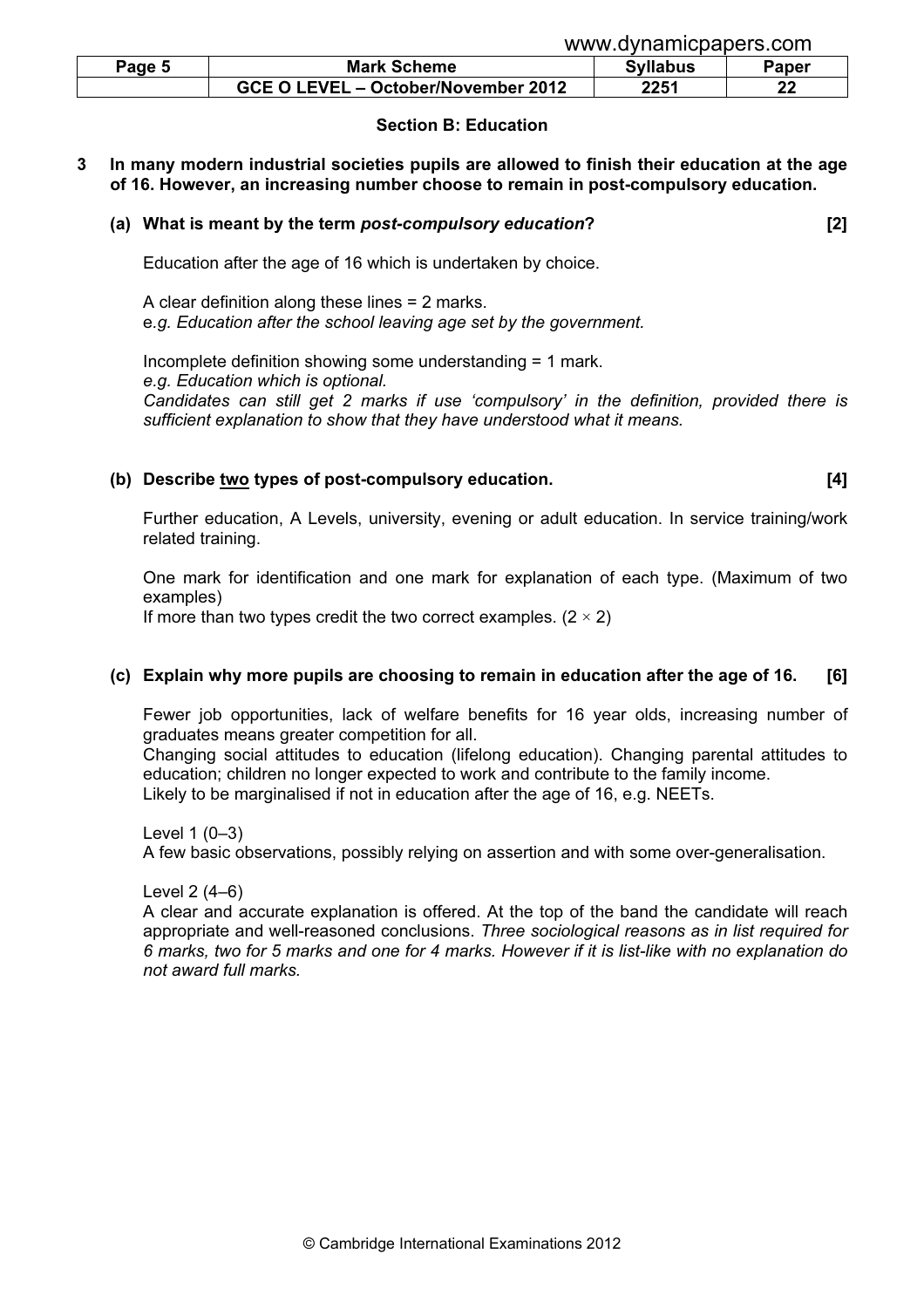|        |                                     | www.dynamicpapers.com |         |
|--------|-------------------------------------|-----------------------|---------|
| Page 6 | <b>Mark Scheme</b>                  | <b>Syllabus</b>       | Paper   |
|        | GCE O LEVEL – October/November 2012 | 2251                  | ົ<br>LL |

# (d) Assess the view that middle class children benefit most from the availability of post-compulsory education. **Example 18** and 20 and 20 and 20 and 20 and 20 and 20 and 20 and 20 and 20 and 20 and 20 and 20 and 20 and 20 and 20 and 20 and 20 and 20 and 20 and 20 and 20 and 20 and 20 and 20 and 20 and 20

 Marxist views of education may appear; hierarchy, selection and other inequalities may be cited, e.g. the middle class nature of schools means that middle class children perform better and are more likely to gain the qualifications required to go on to post-compulsory education. Middle class children generally attend better schools and are more likely to be selected or have the funds to pay for private schools which become 'feeder' schools for colleges and universities.

 Also differences in parental attitudes and levels of education between working class and middle class parents may be discussed. Teacher expectation, the hidden curriculum, labelling and the existence of private schools may be considered. The cost of extending education is a major barrier for some working class children.

 However, some working class children do well so this may be evidence of a meritocracy. Most children continue education or training after the age of 16 and it will soon become law in the UK to do so.

### Level 1 (0–3)

Answers at this level may be based on assertion and personal opinion.

# Level 2 (4–6)

 Some basic sociological points may be made at this level. Answers may be narrow or one sided. Three sociological reasons as in list required for 6 marks, two for 5 marks and one for 4 marks. However if it is list-like with no explanation do not award full marks.

### Level 3 (7–8)

 Several relevant sociological points will be made, with direct linkage to the question. To reach this level candidates must address both sides of the debate. If response does not answer premise of question but has good evaluation cannot go into this level = 6 marks. If insufficient evaluation with good response to premise = 6 marks.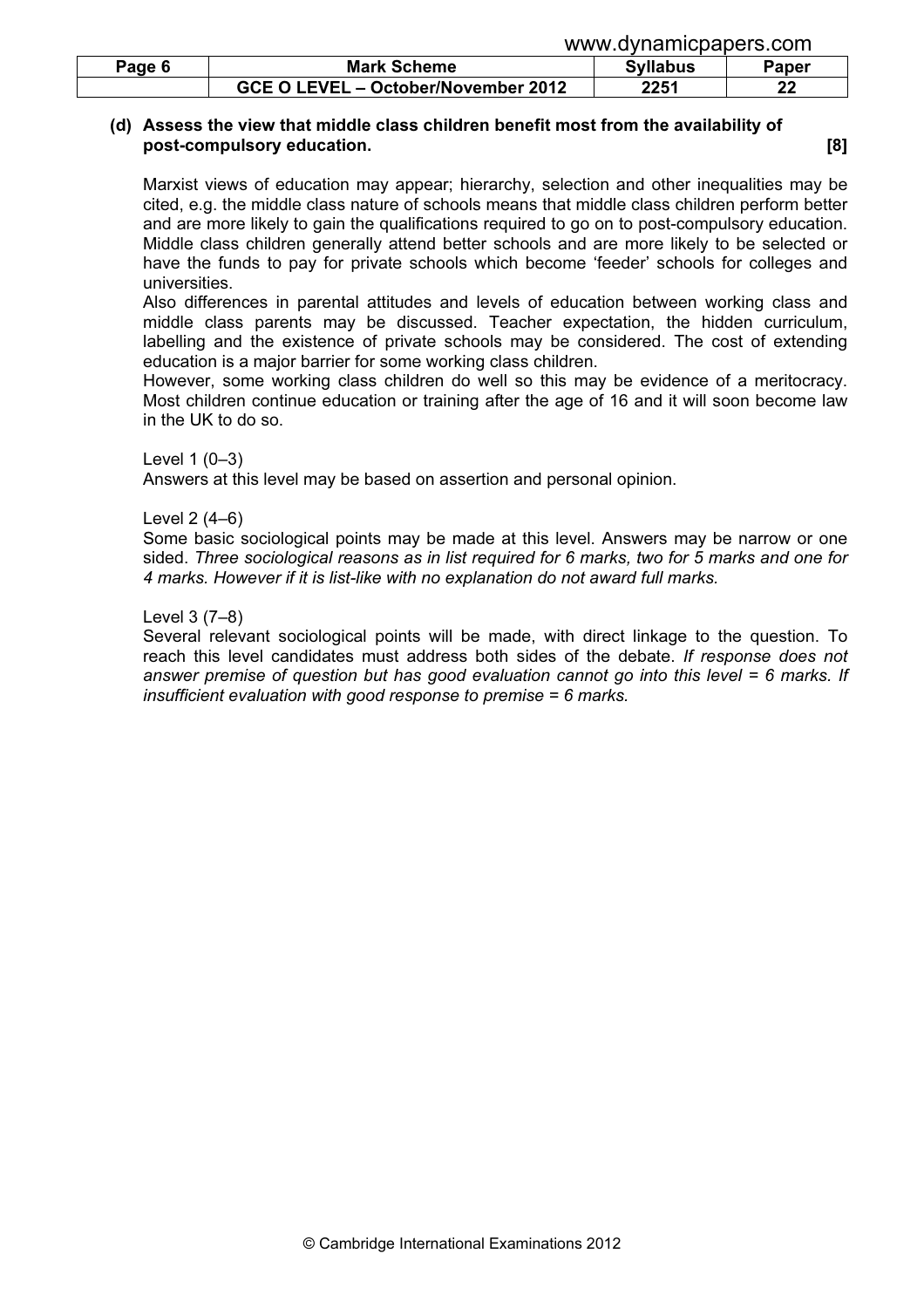|      |                                     | www.gynamopapers.com |       |
|------|-------------------------------------|----------------------|-------|
| Page | <b>Mark Scheme</b>                  | <b>Syllabus</b>      | Paper |
|      | GCE O LEVEL - October/November 2012 | 2251                 | ົາາ   |

#### 4 Sociologists argue that there is a strong relationship between education and upward social mobility.

#### (a) What is meant by the term upward social mobility? [2]

www.dynamicpapers.com

The movement of groups or individuals up the social hierarchy or class system.

 A clear definition along these lines = 2 marks. It refers to the movement up the social scale/strata. e.g. From wc to middle class. (In most cases if answer sufficient you do not need example for 2 marks.) Incomplete definition showing some understanding = 1 mark. e.g. Moving from wc to middle class.

#### (b) Describe two ways in which a person can achieve upward social mobility through education. [4]

 By gaining skills and qualifications etc. leading to higher status jobs. Social networking, absorption of norms and values, correct ways of behaving. Knowing how to exploit the education system Through the formal or hidden curriculum.

 One mark for identification and one mark for explanation of each way. (Maximum of two examples)

If more than two ways credit the two correct examples.  $(2 \times 2)$ 

# (c) Explain how teachers' expectations may affect a pupil's chances of achieving upward social mobility. [6]

 Self-fulfilling prophecy, labelling, streaming and setting etc. Negative, positive attitude and discrimination.

 Level 1 (0–3) A few basic observations, possibly relying on assertion and with some over-generalisation.

Level 2 (4–6)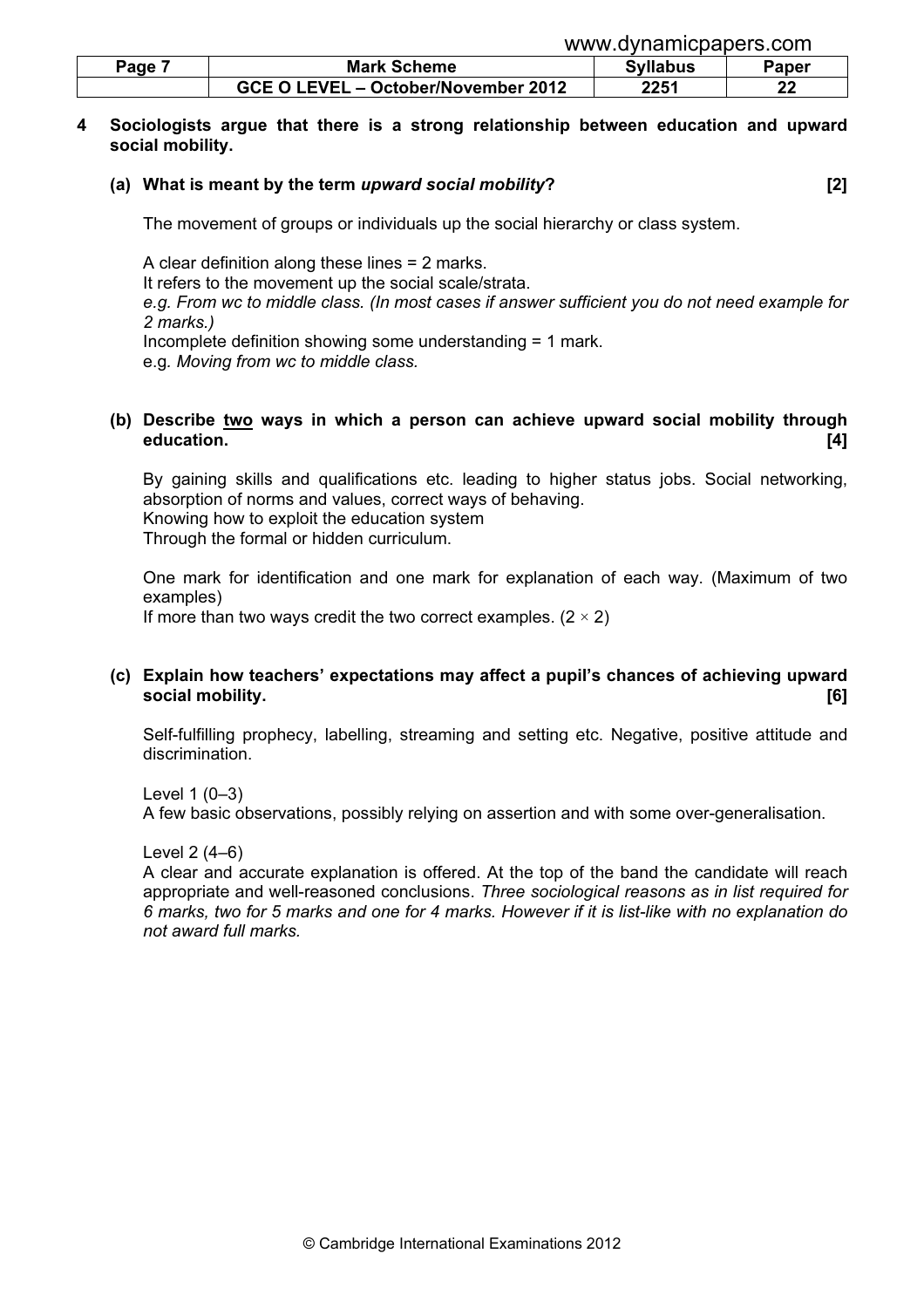|        |                                     | www.uyildililopapois.com |       |
|--------|-------------------------------------|--------------------------|-------|
| Page 8 | <b>Mark Scheme</b>                  | <b>Syllabus</b>          | Paper |
|        | GCE O LEVEL - October/November 2012 | 2251                     | ົ     |

# (d) Assess the view that promoting social mobility is the main function of education in modern industrial societies. **Example 2018** 181

 Education is the main way of social mobility in modern meritocracies. Professional jobs need academic qualifications. Functionalist view: value consensus.

www.dynamicpapers.com

 Other functions of education, Marxist, hierarchy, sifting and sorting, selection. Also social control and secondary socialisation etc.

Level 1 (0–3)

Answers at this level may be based on assertion and personal opinion.

Level 2 (4–6)

 Some basic sociological points may be made at this level. Answers may be narrow or one sided. Three sociological reasons as in list required for 6 marks, two for 5 marks and one for 4 marks. However if it is list-like with no explanation do not award full marks.

### Level 3 (7–8)

 Several relevant sociological points will be made, with direct linkage to the question. To reach this level candidates must address both sides of the debate, e.g. by reference to Marxist theory. If response does not answer premise of question but has good evaluation cannot go into this level = 6 marks. If insufficient evaluation with good response to premise = 6 marks.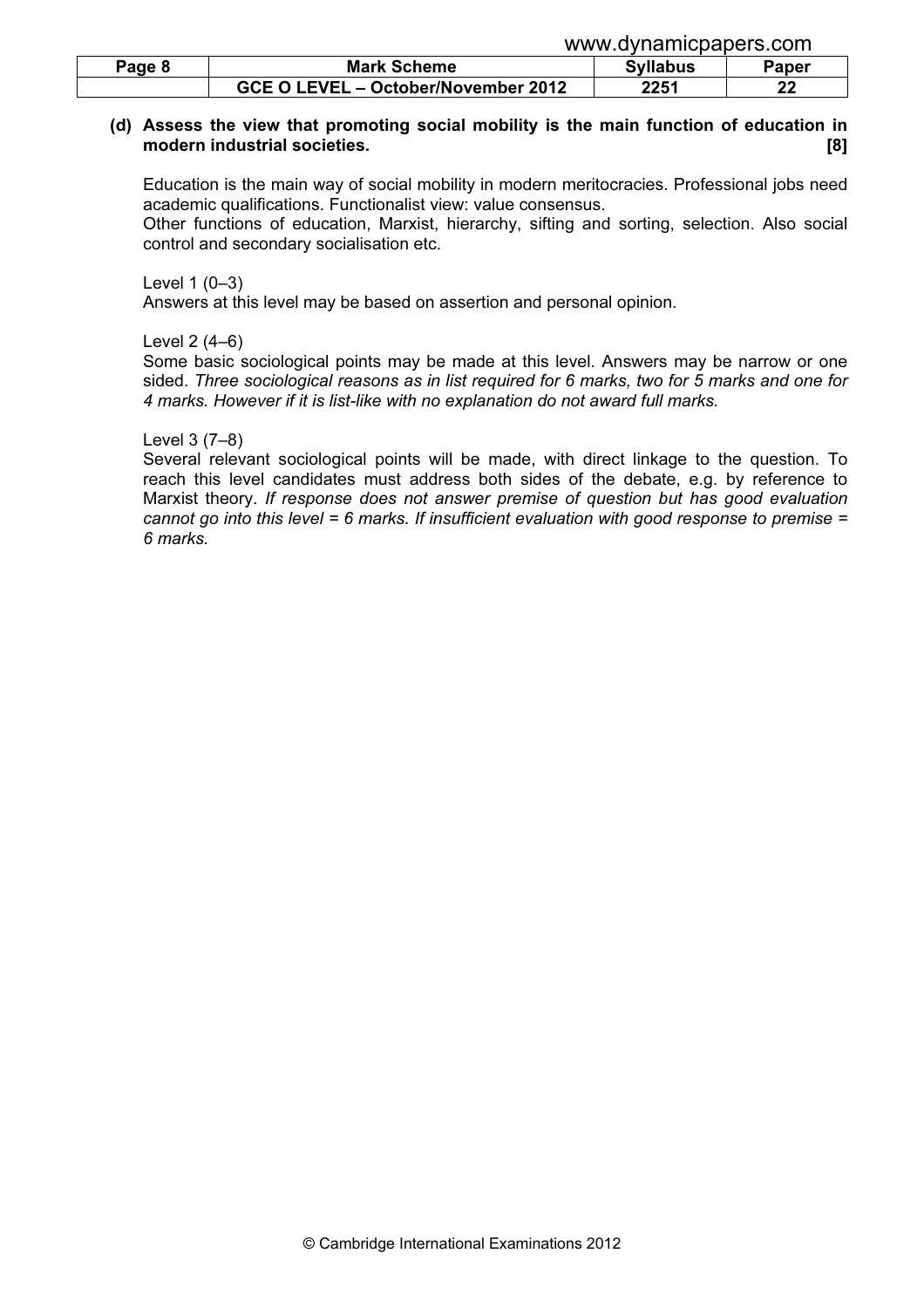| Page 9 | <b>Mark Scheme</b>                  | Svllabus | $\mathbf{a}$ per |
|--------|-------------------------------------|----------|------------------|
|        | GCE O LEVEL - October/November 2012 | 2251     | ົ                |

#### Section C: Crime, Deviance and Social Control

#### 5 Some sociologists argue that the existence of youth sub-cultures is a major influence on crime in modern industrial societies.

#### (a) What is meant by the term sub-culture? [2]

 Norms, values and beliefs held by a group of people which are different to those of the mainstream culture.

 A clear definition along these lines = 2 marks. e.g. A group of people within a larger culture who have their own distinctive set of values that marks them as being different from the rest of society. Incomplete definition showing some understanding = 1 mark. e.g. A sub-culture is defined as a culture existing among the mainstream culture.

# (b) Describe two examples of youth sub-cultures. [4]

Examples include mods and rockers, punks, hippies, goths, jocks, emos etc.

 One mark for identification and one mark for explanation of each example. (Maximum of two examples)

If more than two examples credit the two correct examples.

Specific identification needed of group with particular description.  $(2 \times 2)$ 

#### (c) Explain why some sociologists think youth sub-cultures may lead to crime. [6]

 Different values and beliefs may conflict with mainstream values leading to labelling and stereotyping of sub-cultures. If the norms of the subculture include taking part in crimes this could lead to a deviant career. The media portrayal of sub-cultures and deviancy amplification may appear along with differential association and inadequate socialisation.

Level 1 (0–3)

A few basic observations, possibly relying on assertion and with some over-generalisation.

Level 2 (4–6)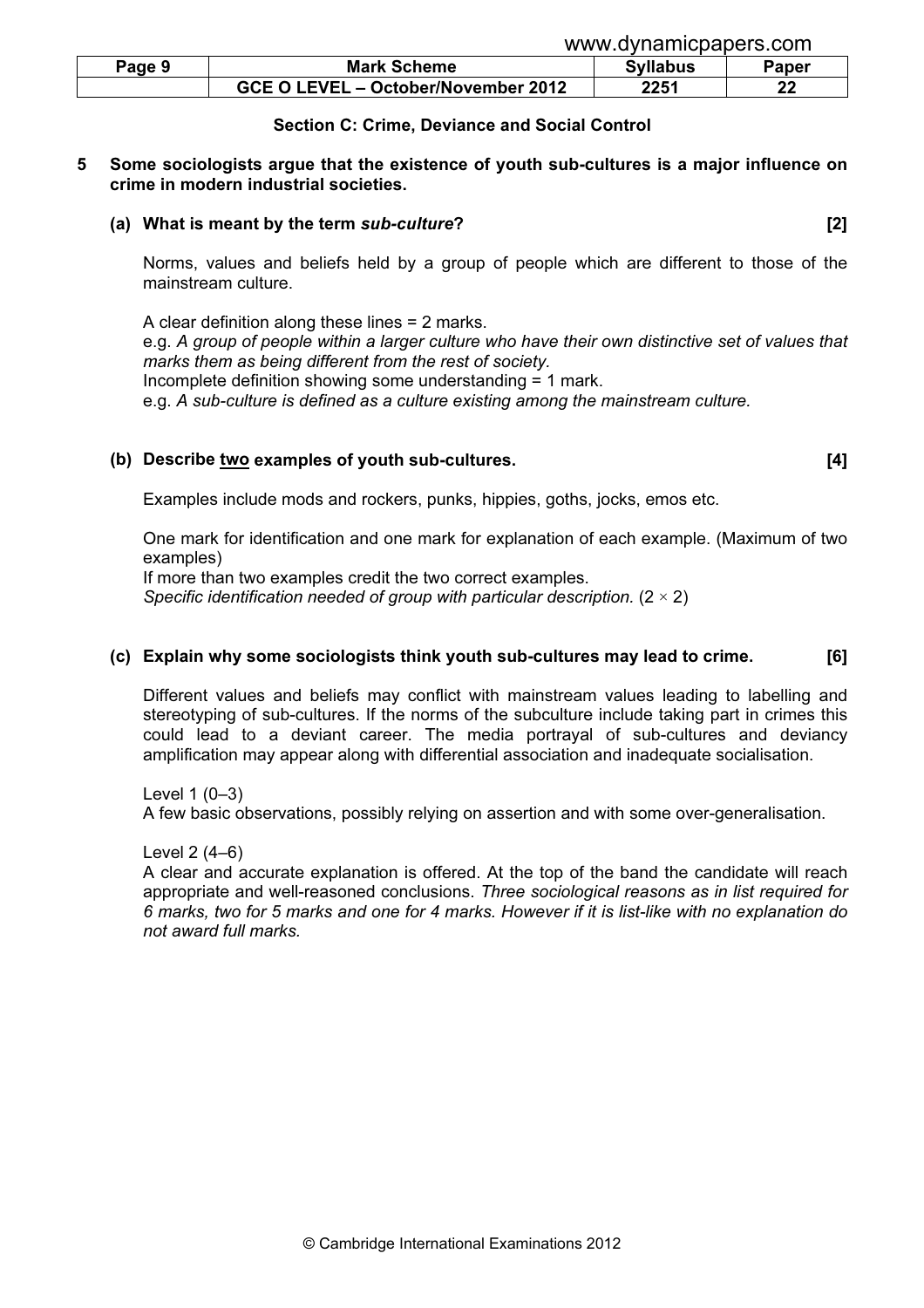|         |                                     | www.gynamopapers.com |       |
|---------|-------------------------------------|----------------------|-------|
| Page 10 | <b>Mark Scheme</b>                  | <b>Syllabus</b>      | Paper |
|         | GCE O LEVEL - October/November 2012 | 2251                 | ົ     |

www.dynamicpapers.com

# (d) Assess the view that youth sub-cultures are a threat to mainstream values in society. [8]

 Different values and beliefs of subcultures may conflict with mainstream values. Media portrayal and moral panics may be discussed and sub-cultures as role models for youth. Also that values and norms of sub-culture may eventually become part of the main culture, perhaps in a changed or diluted form. Media portrayal and moral panics may be discussed as heightening fear of youth subcultures. This latter point could appear in either part of the answer.

Level 1 (0–3)

Answers at this level may be based on assertion and personal opinion.

#### Level 2 (4–6)

 Some basic sociological points may be made at this level. Answers may be narrow or one sided. Three sociological reasons as in list required for 6 marks, two for 5 marks and one for 4 marks. However if it is list-like with no explanation do not award full marks.

### Level 3 (7–8)

 Several relevant sociological points will be made, with direct linkage to the question. To reach this level candidates must address both sides of the debate. If response does not answer premise of question but has good evaluation cannot go into this level  $= 6$  marks. If insufficient evaluation with good response to premise = 6 marks.

# 6 Official crime statistics show that women commit less crime than men. However, in recent years the crime rates for women have increased.

# (a) What is meant by the term crime rates? [2]

 Number of crimes recorded by government or police each year. Candidates may mention per thousand.

 A complete definition along these lines = 2 marks. e.g. Number of crimes recorded by police each year. Incomplete definition showing some understanding = 1 mark. e.g. Crime rate is the number of crimes committed per year.

# (b) Describe two crimes which are usually associated with women. [4]

 Examples include: shoplifting, prostitution, crimes committed through work such as embezzlement, transporting drugs.

Do not accept theft. Can accept abortion in certain cultures as a crime.

 Some candidates will misunderstand this question to mean crimes of which women are victims. Award no marks in these cases.

 One mark for identification and one mark for explanation of each crime. (Maximum of two examples)

If more than two examples credit the two correct examples.  $(2 \times 2)$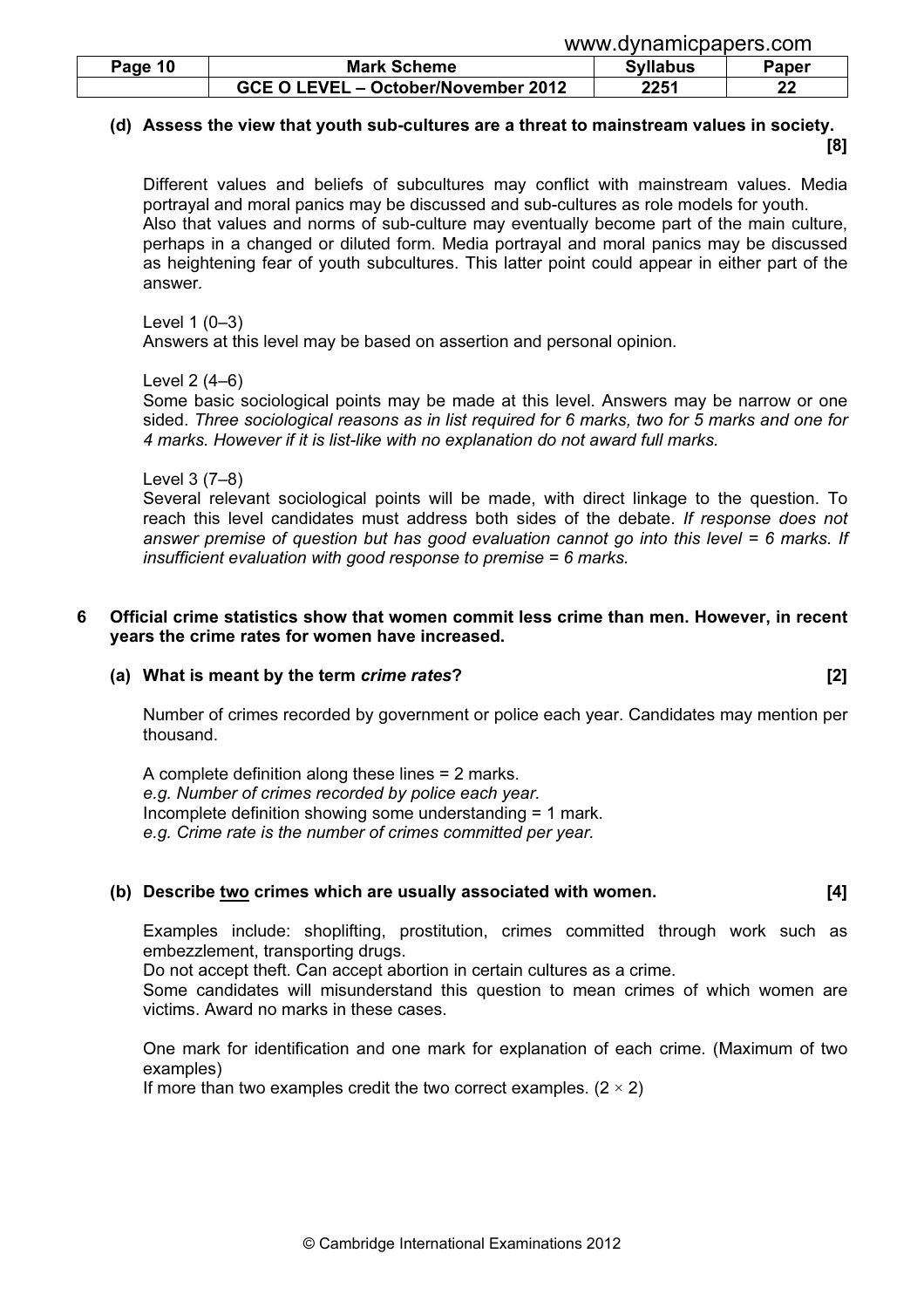| www.dynamicpapers.com |  |
|-----------------------|--|
|                       |  |

| Page 11 | <b>Mark Scheme</b>                  | <b>Syllabus</b> | ⊓oper |
|---------|-------------------------------------|-----------------|-------|
|         | GCE O LEVEL - October/November 2012 | 2251            | ົ     |

# (c) Explain why some people believe that women are more likely to be the victims of crime than men. [6]

 Rape, sexual assault and domestic violence are likely to feature. Media image of women; women less likely to be able to defend themselves.

 Opposing arguments may include evidence from crime statistics that men are more often the victims of crime than women.

Level 1 (0–3)

A few basic observations, possibly relying on assertion and with some over-generalisation.

Level 2 (4–6)

 A clear and accurate explanation is offered. At the top of the band the candidate will reach appropriate and well-reasoned conclusions. Three sociological reasons as in list required for 6 marks, two for 5 marks and one for 4 marks. However if it is list-like with no explanation do not award full marks.

#### (d) Assess some of the reasons why some women today are committing more crime than in the past.  $\qquad \qquad$  [8]

 Changing socialisation of females, including being assertive and resourceful, not relying on males. Media influence e.g. 'girl power' and strong female role models.

 More opportunity, women go out to work and socialise at night giving them the same opportunities as men to commit crime.

 Decline of 'chivalry' towards female offenders means that police may have different attitude towards female offenders now. However men still commit more crimes – may get prison statistics.

Level 1 (0–3)

Answers at this level may be based on assertion and personal opinion.

Level 2 (4–6)

 Some basic sociological points may be made at this level. Answers may be narrow or one sided. Three sociological reasons as in list required for 6 marks, two for 5 marks and one for 4 marks. However if it is list-like with no explanation do not award full marks.

Level 3 (7–8)

 Several relevant sociological points will be made, with direct linkage to the question. To reach this level candidates must address both sides of the debate. If response does not answer premise of question but has good evaluation cannot go into this level = 6 marks. If insufficient evaluation with good response to premise = 6 marks.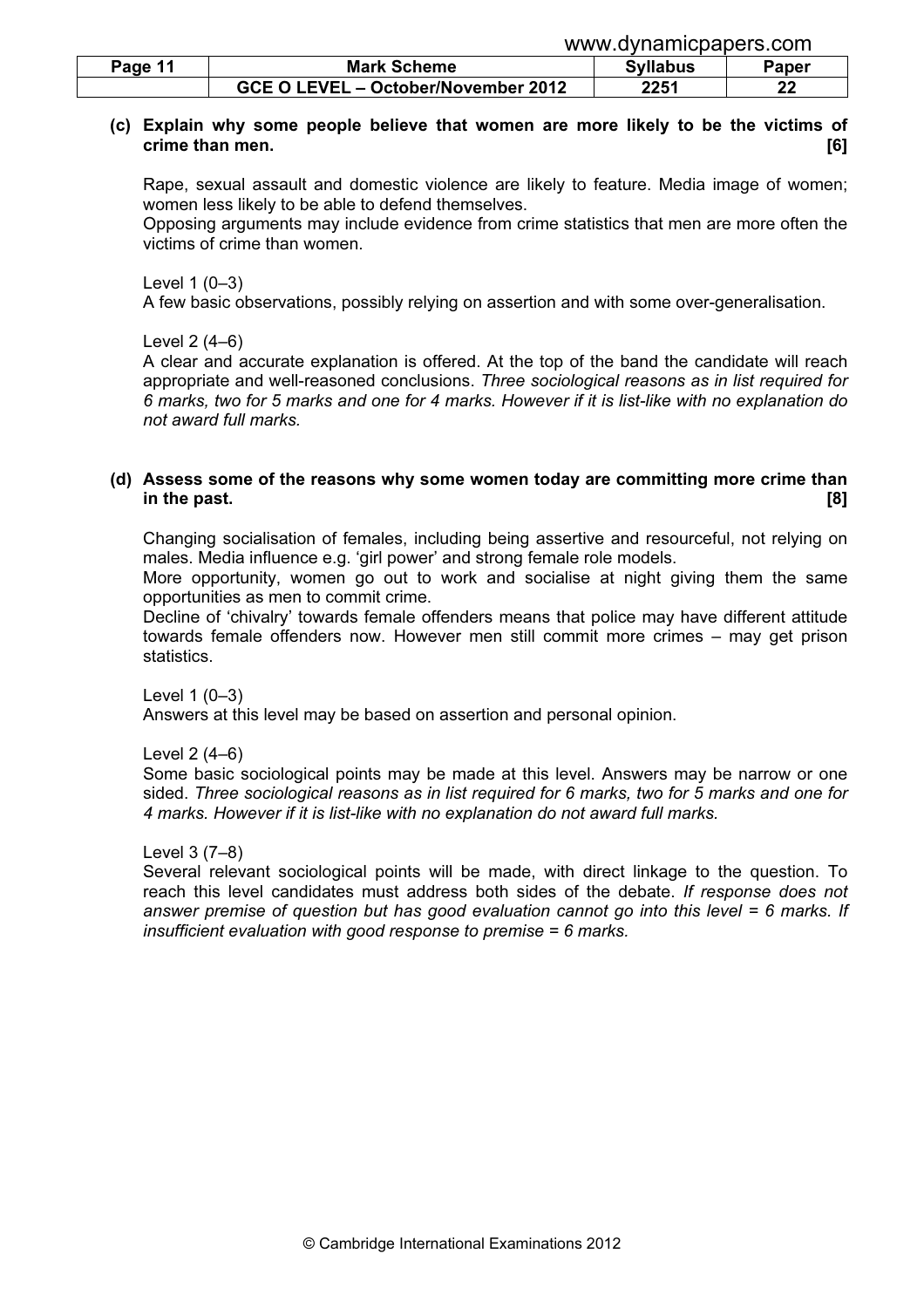| Page 12 | <b>Mark Scheme</b>                  | <b>Syllabus</b> | Paper |
|---------|-------------------------------------|-----------------|-------|
|         | GCE O LEVEL - October/November 2012 | 2251            | nn.   |

#### Section D: The Mass Media

#### 7 In dictatorships the mass media are seen as a way of brainwashing people through the use of propaganda and mass culture.

#### (a) What is meant by the term mass culture? [2]

 Standardised and homogeneous cultural products and experiences, designed to appeal to large audiences.

 A clear definition along these lines = 2 marks. e.g. Products and experiences designed to appeal to a large percentage of the population. Incomplete definition showing some understanding = 1 mark. e.g. Things that appeal to a lot of people.

#### (b) Describe two examples of propaganda in the mass media. [4]

 To elect a political party or leader. To recruit to armed forces (your country needs you). Information on safety and health.

 One mark for identification and one mark for explanation of each example. (Maximum of two examples)

If more than two examples credit the two correct examples.  $(2 \times 2)$ 

#### (c) Explain some of the ways that governments use the mass media. [6]

 Censorship of certain issues and emphasis on others. The use of propaganda and sensationalism to create a climate of fear. Celebration of royal anniversaries. Norm referencing and role models. May be used to make examples of people (benefit scroungers etc.)

Level 1 (0–3)

A few basic observations, possibly relying on assertion and with some over-generalisation.

Level 2 (4–6)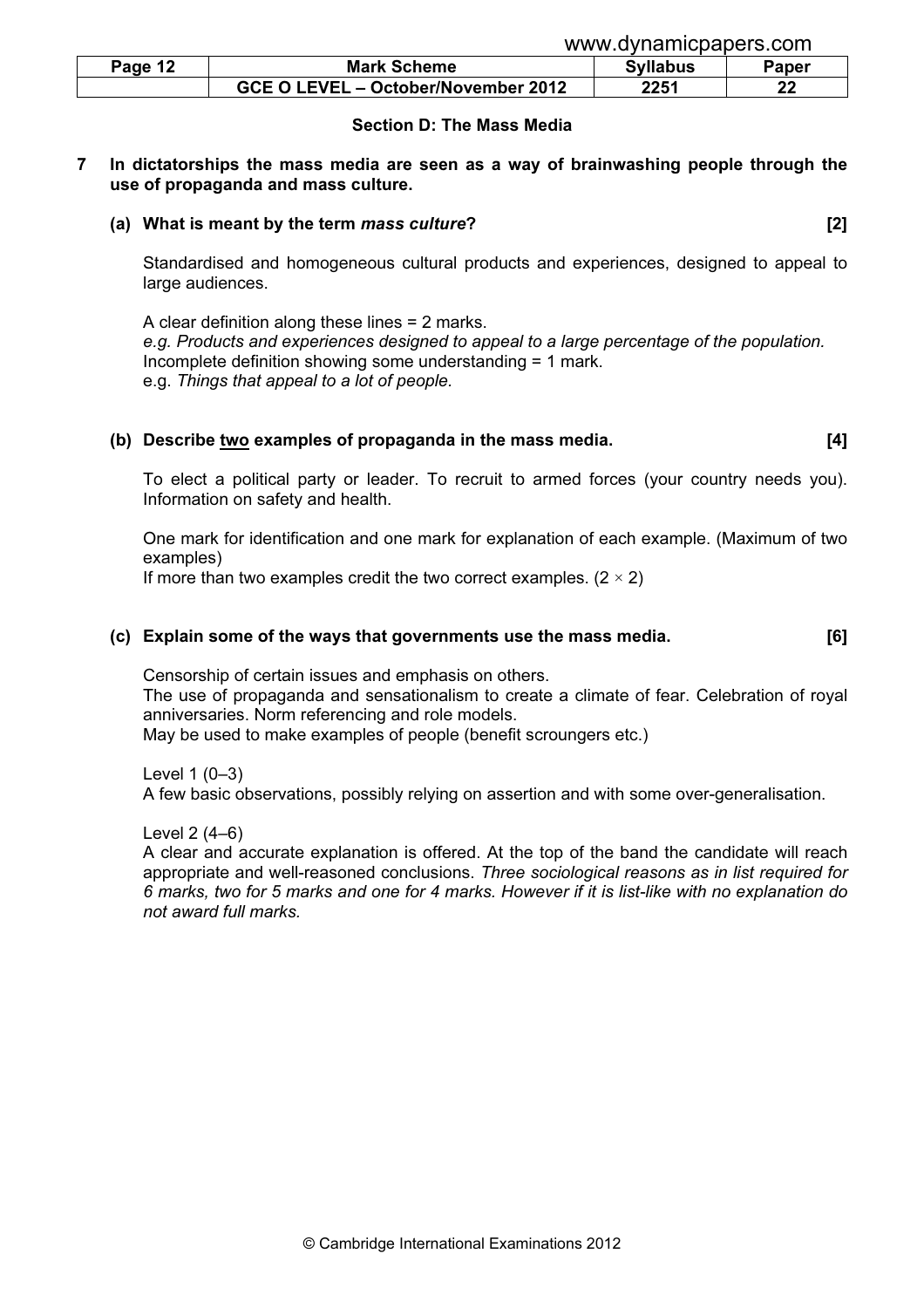|         | www.uyildilliopapois.com            |                 |       |
|---------|-------------------------------------|-----------------|-------|
| Page 13 | <b>Mark Scheme</b>                  | <b>Syllabus</b> | Paper |
|         | GCE O LEVEL - October/November 2012 | 2251            | ົ     |

# (d) How far is it important that the mass media should be free from censorship in democratic societies? [8]

 Freedom of information, freedom of speech to enable democratic processes. View of censorship that it is for the good of everyone e.g. Official Secrets; D-notice in wartime, obscenity laws. Film classification, watershed and discrimination laws. Protection of children.

www.dynamicpapers.com

Some candidates may present Pluralist v Marxist debate.

It is also pertinent that it is now more difficult to censor the internet and digital devices.

# Level 1 (0–3)

Answers at this level may be based on assertion and personal opinion.

### Level 2 (4–6)

 Some basic sociological points may be made at this level. Answers may be narrow or one sided. Three sociological reasons as in list required for 6 marks, two for 5 marks and one for 4 marks. However if it is list-like with no explanation do not award full marks.

### Level 3 (7–8)

 Several relevant sociological points will be made, with direct linkage to the question. To reach this level candidates must address both sides of the debate. If response does not answer premise of question but has good evaluation cannot go into this level  $= 6$  marks. If insufficient evaluation with good response to premise = 6 marks.

# 8 The hypodermic-syringe model suggests that the mass media have a direct effect on audiences.

# (a) What is meant by the term hypodermic-syringe model? [2]

The idea that the mass media works like a drug injected into the body.

 A clear definition along these lines = 2 marks. e.g. Media acts like a drug on a passive participant and influences their attitude and behaviour. Incomplete definition showing some understanding = 1 mark. e.g. Media influences people like a drug.

# (b) Describe two other models of how the mass media influence audiences. [4]

 e.g. Cultural effects model; Uses and gratifications approach; Two step flow theory; Decoding.

 One mark for identification and one mark for explanation of each model. (Maximum of two examples)

If more than two examples credit the two correct examples.  $(2 \times 2)$